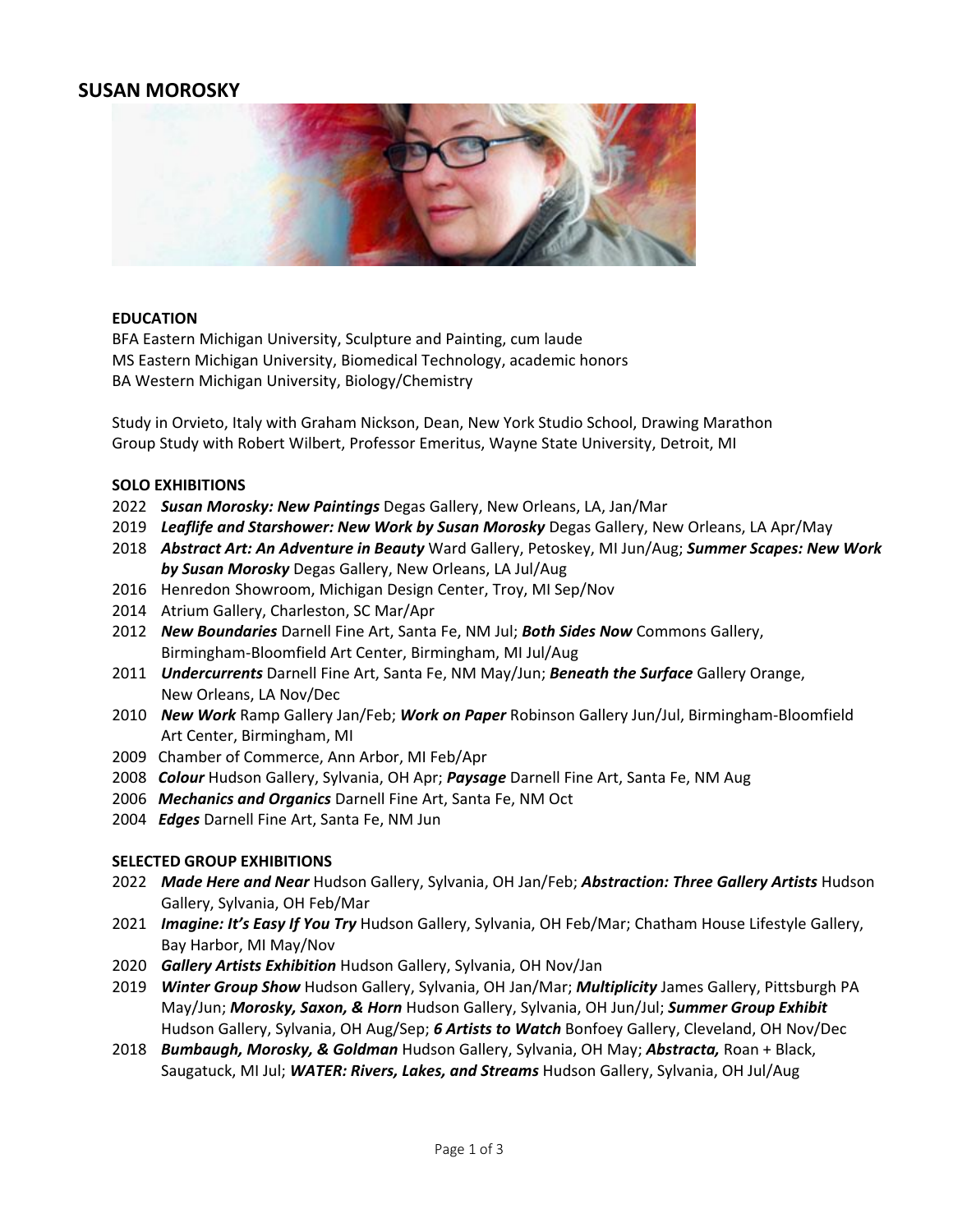- 2017 *Freshman Class*: *New Artists* Roan+Black Gallery, Saugatuck, MI Jun/Jul; *One Hit Wonders: Art & Music* Glave-Kocen Gallery, Richmond, VA Jun/Jul; Summer Group Show, Ward Gallery, Petoskey, MI Jun/Aug; *art-able-ness* Hudson Gallery, Sylvania, OH Oct/Nov; *LaFemme*, Roan+Black Gallery, Saugatuck, MI Nov/Dec
- 2016 *New Work: Degas Gallery Artists* Freeport-McMoran, New Orleans, LA Nov/Dec; *Spring: Art in the Heart of Downtown* Poydras Center, Degas Gallery, New Orleans, LA Mar/May; *Sweet Days-Short Nights* Hudson Gallery, Sylvania, OH May/Jun; *Fleur d'Ete,* Degas Gallery, New Orleans, LA Aug/Sep
- 2015 *Local Color*: Six Invited Artists Hudson Gallery, Sylvania, OH Mar/Apr; 2-Person Exhibition with Rodger Bechtold, Glave Kocen Gallery, Richmond, VA Apr/May; *All Terrain Vehicle: Exploring the Contemporary Landscape* James Gallery, Pittsburgh, PA May/Aug; *All Tangled Up in Blue* Degas Gallery, New Orleans, LA Oct/Nov; *5-Year Anniversary* Gallery Artists Brandt-Roberts Gallery, Columbus, OH Oct; *Requiescence* 2-Person Show Sorelle Gallery, New Canaan, CT Oct/Nov
- 2014 *Size Doesn't Matter* Glave Kocen Gallery, Richmond, VA Jan/Feb; *20 Years, 20 Artists, 20 Paintings* Gardner-Colby Gallery, Naples, FL Feb/Mar; *Speak!* Jules Place, Boston, MA Mar; Michigan Fine Art Competition, Birmingham-Bloomfield Art Center, Birmingham, MI May/Jun; *Abstract Vision: The Colors and Forms Behind the Everyday* Invitational Show, Louisa Gould Gallery, Martha's Vineyard, MA Aug/Sep
- 2013 *Summer Blues* Hudson Gallery, Sylvania, OH Aug
- 2012 Roche-Bobois and Henredon Showroom Installations by Diane Hancock Designs, Michigan Design Center, Troy, MI Mar; *This Just In* 3-Person Show, Apr/May and *End of Summer* Group Show Sep, Hudson Gallery, Sylvania, OH; *Unseen: Six New Artists for RVA*, Glave Kocen Gallery, Richmond, VA Dec
- 2011 5-Person Exhibition Gardner-Colby Gallery, Naples, FL Feb/Mar
- 2010 2-Person Show with Monroe Hodder, Darnell Fine Art, Santa Fe, NM May/Jun
- 2009 Michigan Fine Art Competition, Birmingham Bloomfield Art Center. Juror: Tony DeBlasi; Summer Group Show, Hudson Gallery, Sylvania, OH; Dexter Library, Dexter, MI *Landscapes*: Jul and *Faces***:** Nov; *Small Works Show* Darnell Fine Art, Santa Fe, NM Nov/Dec
- 2008 Michigan Governor's Residence, Lansing, MI. Jury: Dow Museum & Midland Center for the Arts
- 2007 4-Person show, Ariana Gallery, Royal Oak, MI
- 2005 Washington Street Gallery, Ann Arbor, MI, 2-Person Exhibition; Group Exhibit, Ann Arbor Art Center, Ann Arbor, MI
- 2004 *Three Michigan Painters*, 3-Person Show, Ward Gallery, Harbor Springs MI

# **PUBLICATIONS AND AWARDS**

- 2022 **Art in America**, Artist, Museum and Gallery Guide for 2022.
- 2016 "Tobocman Modernistic Design on White Lake," **Lakefront Lifestyles**, Oct 2016, Vol 24, Issue 7, pg. 12-19.
- 2015 **ArtN***ews***,** review/photos of James Gallery Exhibition, June 7
- 2014 **Martha's Vineyard Times,** review/photo, **Vineyard Gazette,** Aug 27; Michigan Fine Arts Competition, Birmingham, MI
- 2011 **The Santa Fean,** review, Apr/May issue, pg. 48
- 2010 **MTV Teen Cribs**, Darian's Teen Crib, art featured in collector's home
- 2009 **Architectural Digest** Sep issue, art featured in collector's home, pg. 58
- 2008 *Susan Morosky* Blurb Publications, 20 pgs; *Susan Morosky: Painter*, Video, TCL Communications. **Ambassador Magazine**, May and **Michigan Blue** Magazine, Jul/Aug; art featured in contemporary homes
- 2007 **American Art Collector**, Vol 3, Book 2, pg. 65
- 2005 Best in Show 2-D, Krasl Art Center, St. Joseph, Michigan, **Oakland Press**, July 30, interview and photo, pg. 2; **Focus Santa Fe**, "Pushing the Edges," journal article and images, pg. 16-17 & 71
- 2004 Juror's Excellence Award, Orchard Lake Fine Art Show